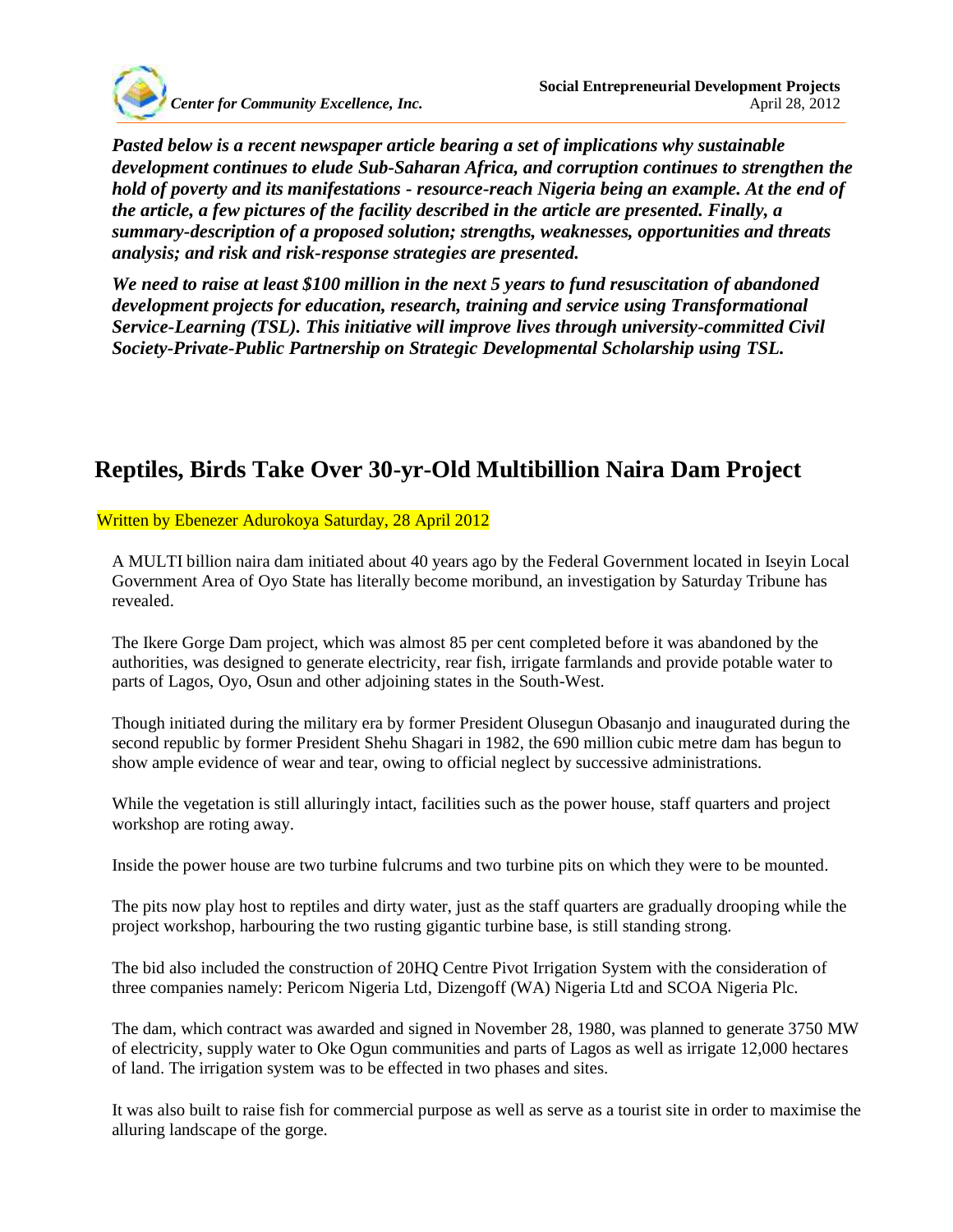

Saturday Tribune observed that the about 40-kilometre road, which stretches from Iseyin to the dam site, largely remained untarred, making it almost impassable for vehicles except motorbikes, as the access road is replete with red dust.

There was a report last year that the rehabilitation of Ikere Gorge Dam access road was among 2011 capital projects of the Ogun-Oshun River Basin Development Authority under the Federal Ministry of Water Resources and was awarded to Albenco Nigeria Ltd, Jadfem Engineering Ltd and Primesummit Nigeria Ltd.

But when Saturday Tribune visited the site last Tuesday, it was observed that only about two kilometres towards the gate of the dam had been tarred.

According to the Ogun River Basin Development Authority's (OORBDA) publication of March 1998 (5th Edition, page 50), as of December 31, 1997, civil works on the dam were 99.5 per cent completed while construction works on mechanical and electrical components stood at 90 per cent stage of completion.

A copy of memo signed by the Iseyin Elders Council alleged that former President Olusegun Obasanjo, during his eight-year tenure, inaugurated an uncompleted 1300 hectares of land in Iseyin before he left office which till date "has not irrigated any plant ever since."

In December 2010, the Federal Government approved the construction of two multi-purpose dams to boost sustainable water and electricity supply to the nation at N5.9 billion.



## **Main Reservoir**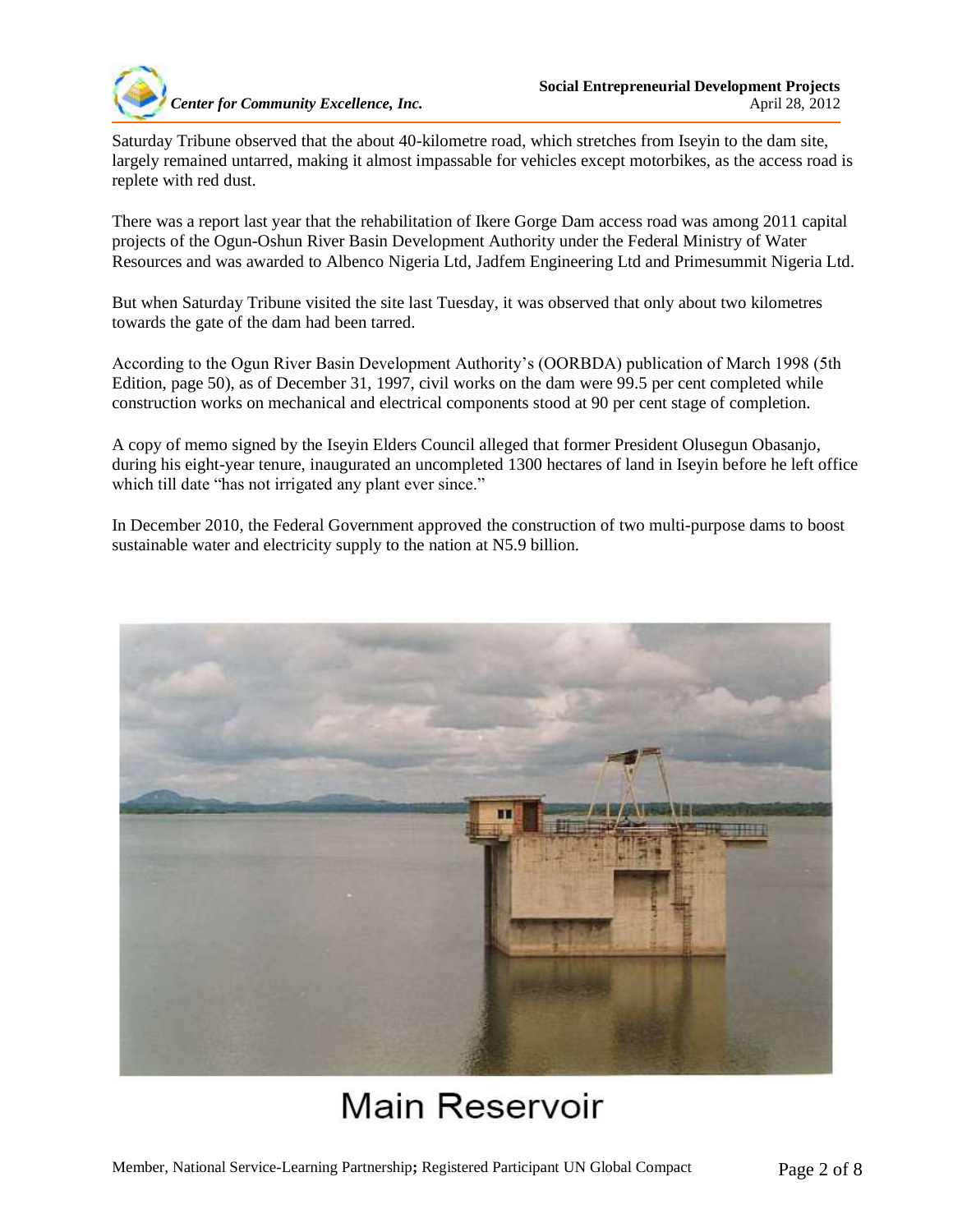



## Discharge Pipe Opening

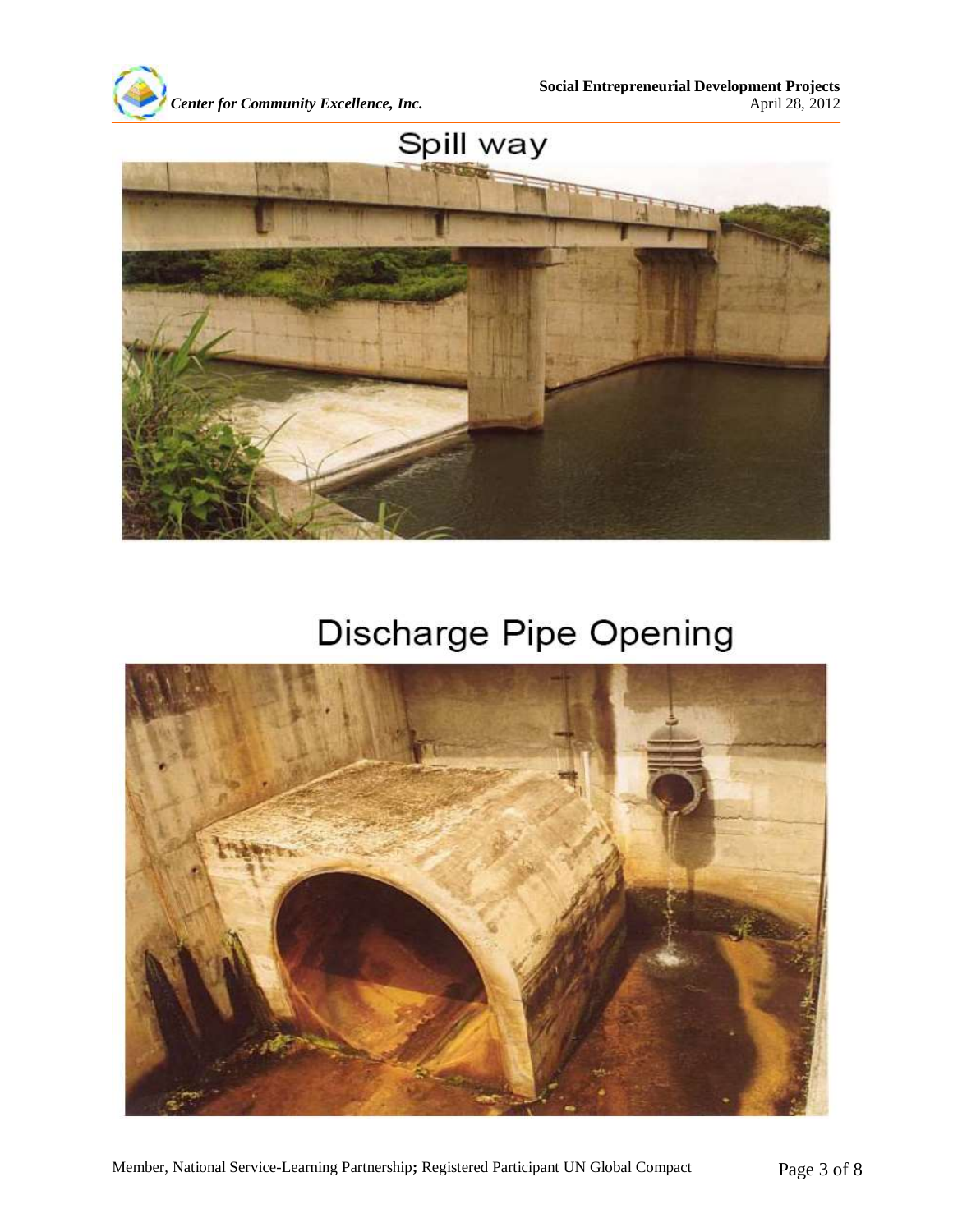



Discharge Pipe<br>2 penstock pipes are under these - not shown



# Discharge Pipe Valve<br>2 penstock pipes are under these - not shown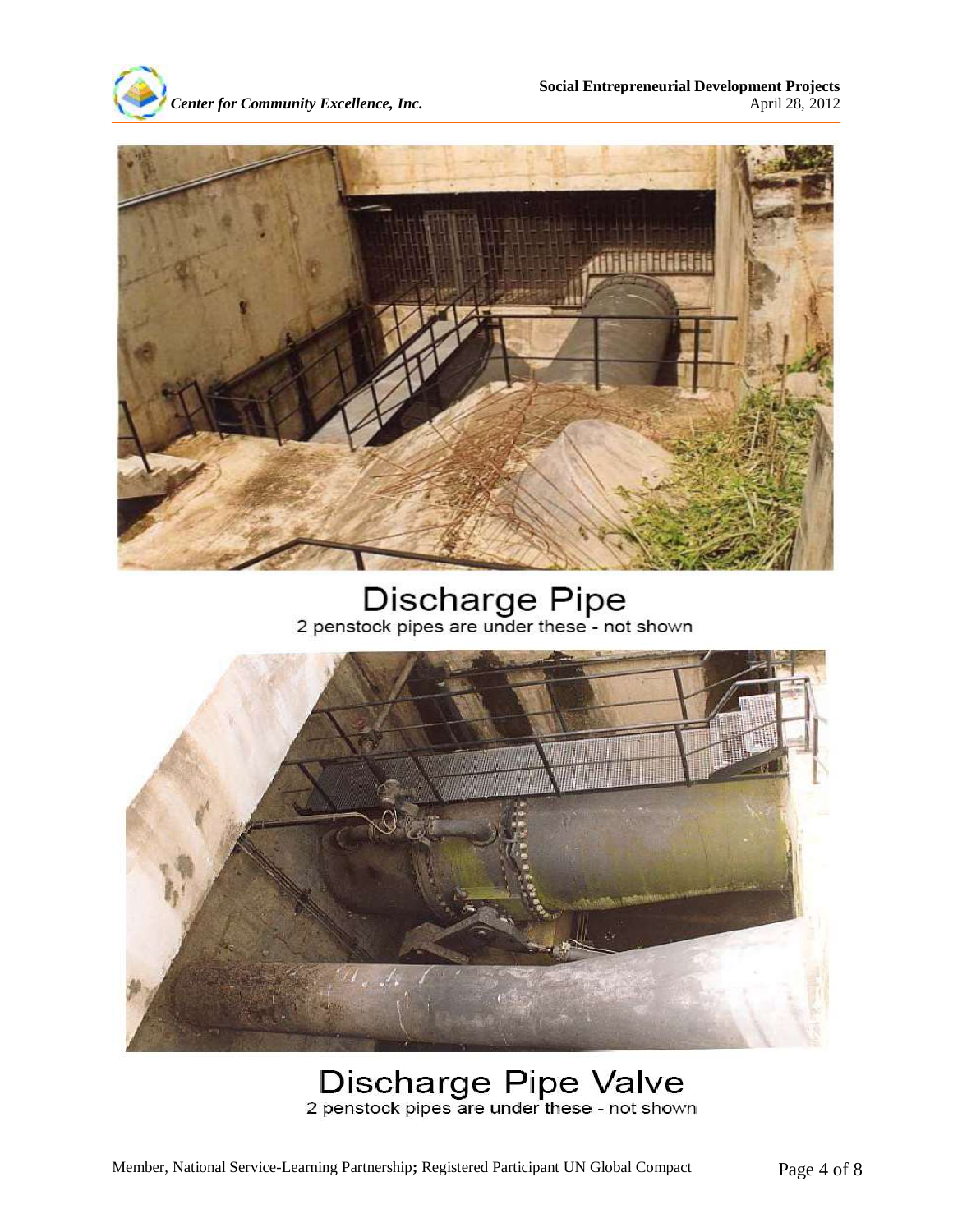



### **Turbine Power/ControlHouse**

#### **SUMMARY DESCRIPTION OF A PROPOSED SOLUTION TO UNDERDEVELOPMENT**

Over 50 years of Official Development Assistance (ODA) and 4 years from the end of the 15-year span of the Millennium Development Goals (MDGs), it is clear that sub-Saharan Africa (SSA) is the only region that will not meet the MDGs on time. Still, most ODA providers are promoting "old approaches in different covers" as new strategies for Africa's sustainable development (SD).

John Dewey and Julius Nyerere have described education as the fundamental method of social progress and reform. At the *Center for Community Excellence, Inc.* (*Center4CE*), we posit that: 1) Africa's underdevelopment and ingrained poverty are defeatable through Strategic Developmental Scholarship (SDS); and 2) Sectoral Transformational Service-Learning (STSL) is an effective tool for SDS operationalization. SDS is a unique form and process of education, research, training and service directed at individual and institutional capacity building, pooling and utilization guided by indigenous culture, environments, resources and structure. STSL is an asset- and development project-based teaching/learning strategy that connects academic objectives to real-world issues and contexts through service.

To promote and advance inclusive, holistic, large enough scale and fast enough pace SD agenda in in Nigeria, then in SSA, the *Center4CE* has established and is operating a consortium – an infrastructure of research universities in Nigeria and the United States – for Africa's SD. Its mission is indigenous knowledge transfiguration and North-South technology *diffusion* for improving and advancing the practice of sustainability through SDS/STSL. Specifically, this is in the form and process of Civil Society-Private-Public Partnership (CSPPP) on social entrepreneurial developmentprojects, such as waste-to-wealth, electricity, and water supply and sanitation, through SDS/STSL activities. This structure and process strategy links education to research & development to training and to service. It is designed for sectoral transformative changes, combining innovative practices,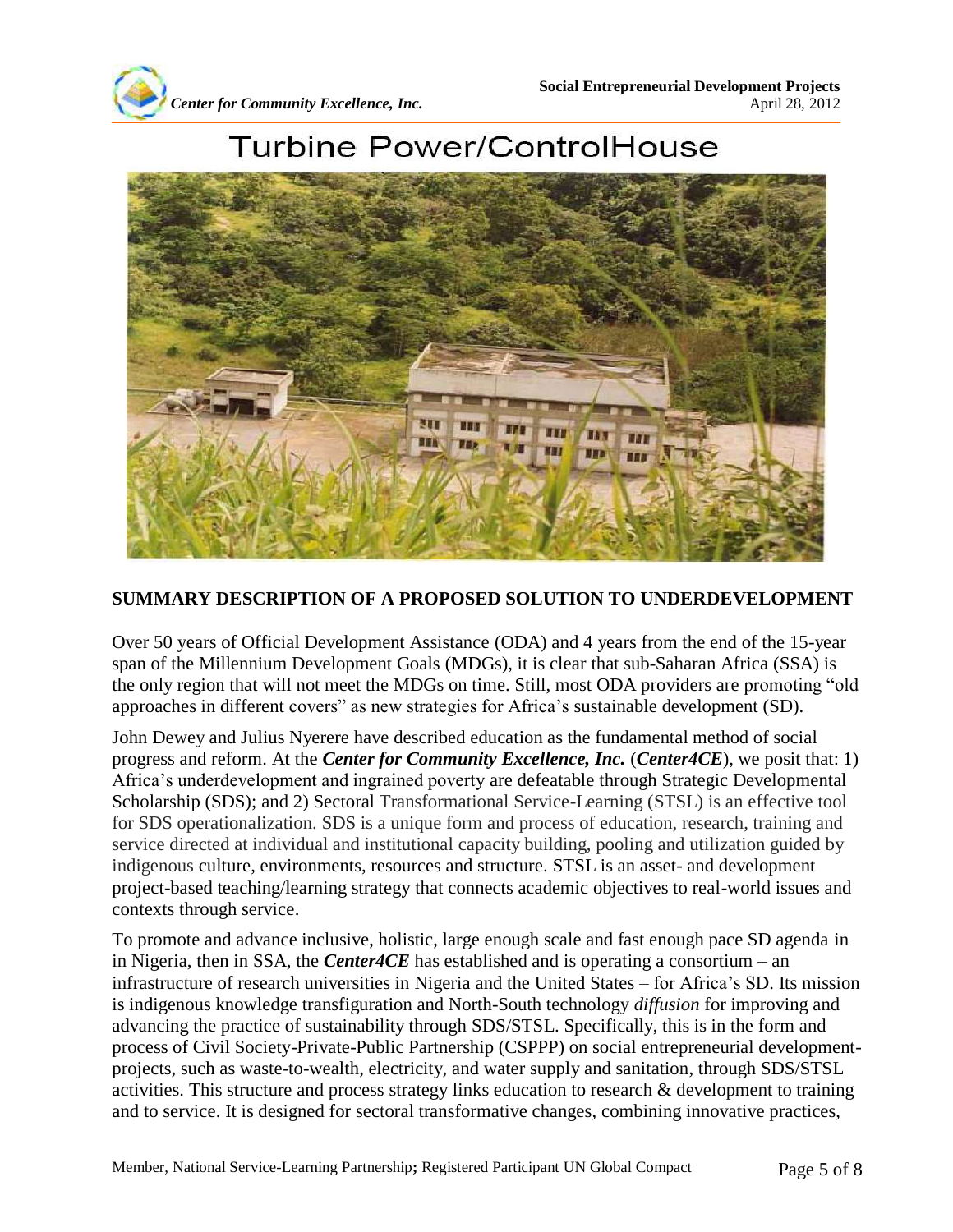

deep and targeted knowledge of the sector of concern, applied and cutting-edge action research, and political savvy to achieve set goals with people participating in decisions that affect their lives.

Thus, in collaboration with the Faculty of Technology at the *University of Ibadan,* Ibadan, Oyo State and the *Obafemi Awolowo University*, Ile-Ife, Osun State, and *Igbajo Polytechnic*, Igbajo, Osun State, Nigeria, the *Center4CE* is planning enduring quality of life improvement. This will be through university-committed CSPPP on social entrepreneurial development-projects as depicted in Figure 1 below. This social entrepreneurial resuscitation of abandoned development-projects, which will foster community sustainable development, will be supported with entrepreneurial skills usually found in the private not the public sector; and with more effectively managed experiential, technical and cognitive skills more readily found in the universities.



**Figure 1: A Model of Strategic Developmental Scholarship through Sectoral Transformational Service-Learning**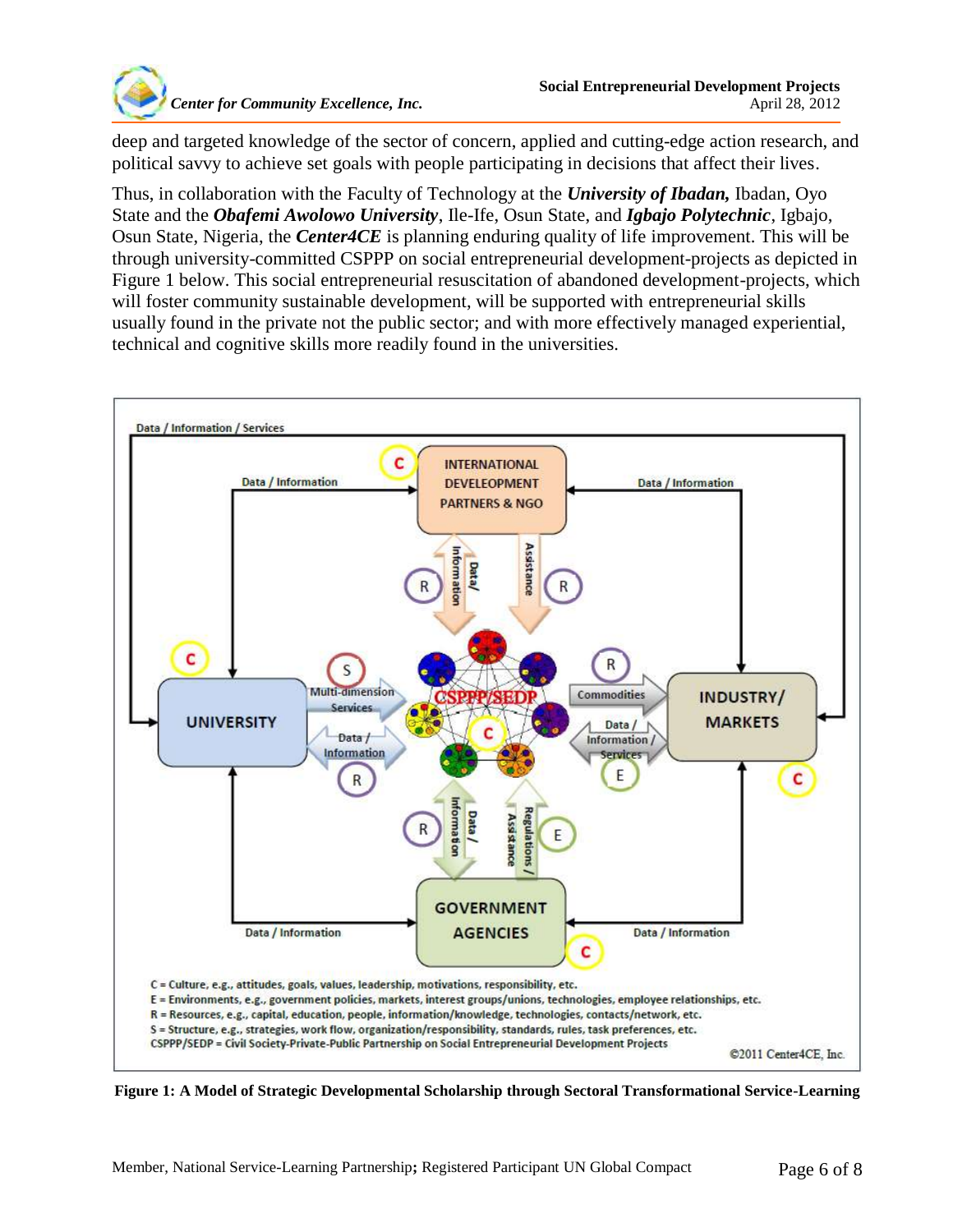

| <b>Strengths</b> |                                                                                   | Weaknesses                                                           |  |  |
|------------------|-----------------------------------------------------------------------------------|----------------------------------------------------------------------|--|--|
| $\bullet$        | Managed through tertiary institutions                                             | Detailed and accurate assessment of existing network<br>$\bullet$    |  |  |
| $\bullet$        | Provides opportunities for education, research,                                   | and system is required for potential investors to bid                |  |  |
|                  | training and service                                                              |                                                                      |  |  |
|                  | Enhances students' academic skills and<br>$\circ$                                 |                                                                      |  |  |
|                  | learning                                                                          |                                                                      |  |  |
|                  | Promotes life-long commitment to civic<br>$\circ$                                 |                                                                      |  |  |
|                  | responsibility                                                                    |                                                                      |  |  |
|                  | Provides opportunities to effectively and<br>$\circ$                              |                                                                      |  |  |
|                  | efficiently meet community needs                                                  |                                                                      |  |  |
|                  | Provides reflective opportunity to develop<br>$\circ$<br>critical thinking skills |                                                                      |  |  |
|                  | Broadens the understanding of curriculum<br>$\circ$                               |                                                                      |  |  |
|                  | and discipline                                                                    |                                                                      |  |  |
| $\bullet$        | Improves water and power quality and reliability in                               |                                                                      |  |  |
|                  | local areas                                                                       |                                                                      |  |  |
| ٠                | Provides flexibility to government water/power                                    |                                                                      |  |  |
|                  | operator to optimize water/power provision with                                   |                                                                      |  |  |
|                  | demand                                                                            |                                                                      |  |  |
| $\bullet$        | Can reduce losses and improve collection through                                  |                                                                      |  |  |
|                  | franchisee and/or university-service                                              |                                                                      |  |  |
| $\bullet$        | Contributes to clean energy agenda of country' utility                            |                                                                      |  |  |
|                  | Opportunities                                                                     | Threats                                                              |  |  |
| $\bullet$        | Because of the high stakes involved and the use of all                            | All forms of corruption, including extortion and<br>$\bullet$        |  |  |
|                  | activities by tertiary institutions for education,                                | bribery                                                              |  |  |
|                  | research, training and service, the SDS/STSL operator                             | Project viability depends on the financial viability of<br>$\bullet$ |  |  |
|                  | has great incentive and capacity to succeed                                       | the SDS/STSL operator                                                |  |  |
| $\bullet$        | Helps meet the National Electricity and Water                                     | Model has yet to be implemented and/or scaled up in<br>$\bullet$     |  |  |
|                  | Policies' public service obligations required for rural<br>areas                  | Nigeria, therefore a high degree of uncertainty exists               |  |  |
| $\bullet$        | Provides opportunities to resuscitate and effective use                           |                                                                      |  |  |
|                  | abandoned projects in community sustainable                                       |                                                                      |  |  |
|                  | development and poverty eradication                                               |                                                                      |  |  |
| $\bullet$        | Provides opportunities for national and international                             |                                                                      |  |  |
|                  | development communities to indirectly recover some                                |                                                                      |  |  |
|                  | loses due to development project failures                                         |                                                                      |  |  |
| ٠                | Provides opportunities for indigenous and foreign                                 |                                                                      |  |  |
|                  | investors                                                                         |                                                                      |  |  |

### **Table 1: SWOT Analysis of the SDS/STSL Model**